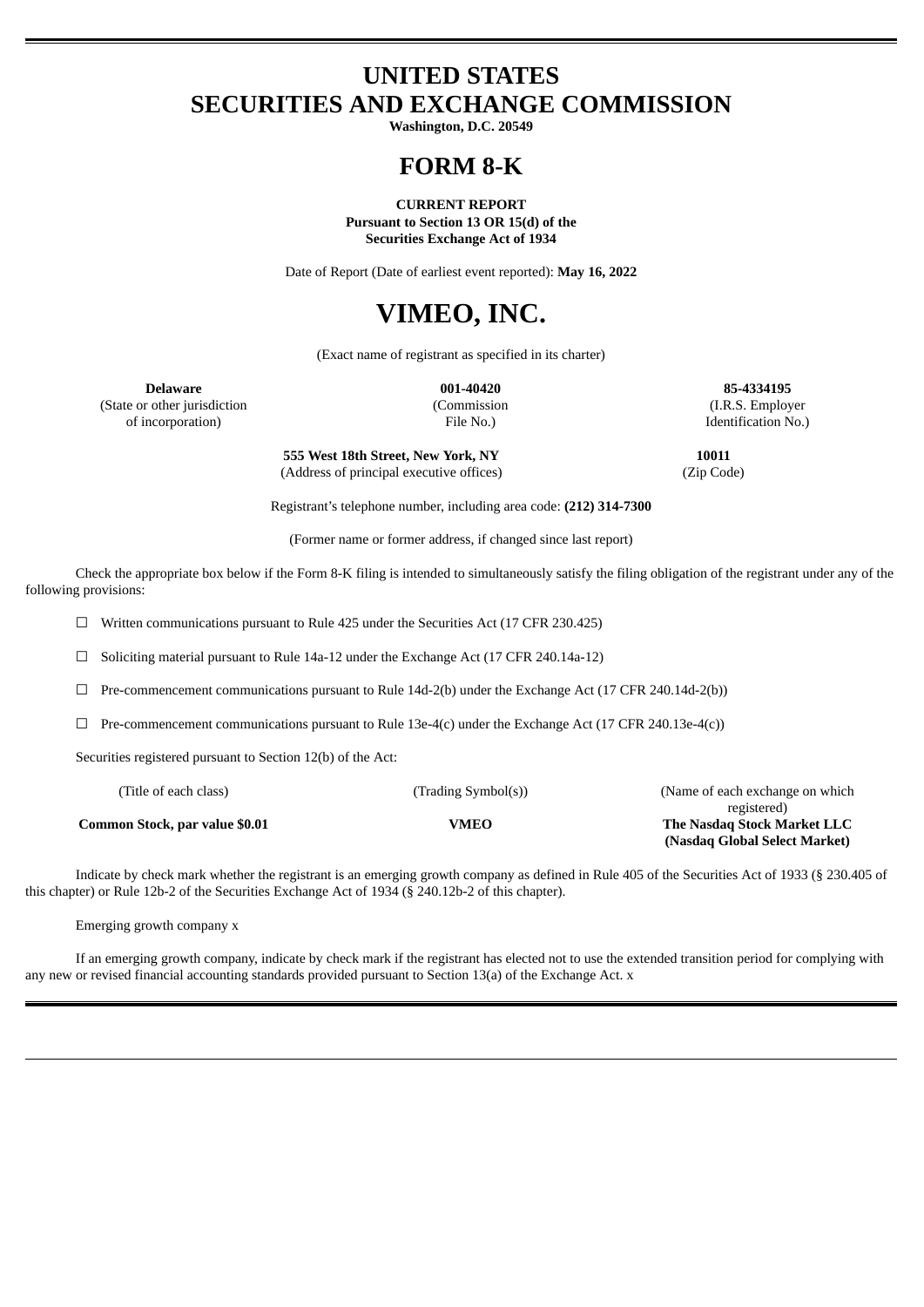## **Item 7.01. Regulation FD Disclosure.**

On May 16, 2022, the Company announced that it had posted certain monthly metrics through April 2022 on the investor relations section of its website (https://investors.vimeo.com/), as set forth in Exhibit 99.1 hereto, which is incorporated herein by reference.

## **Item 9.01 Financial Statements and Exhibits.**

| Exhibit No. | Description                                                                  |
|-------------|------------------------------------------------------------------------------|
| 99.1        | Monthly Metrics of Vimeo, Inc., dated May 16, 2022.                          |
| 104         | Cover Page Interactive Data File (embedded within the Inline XBRL document). |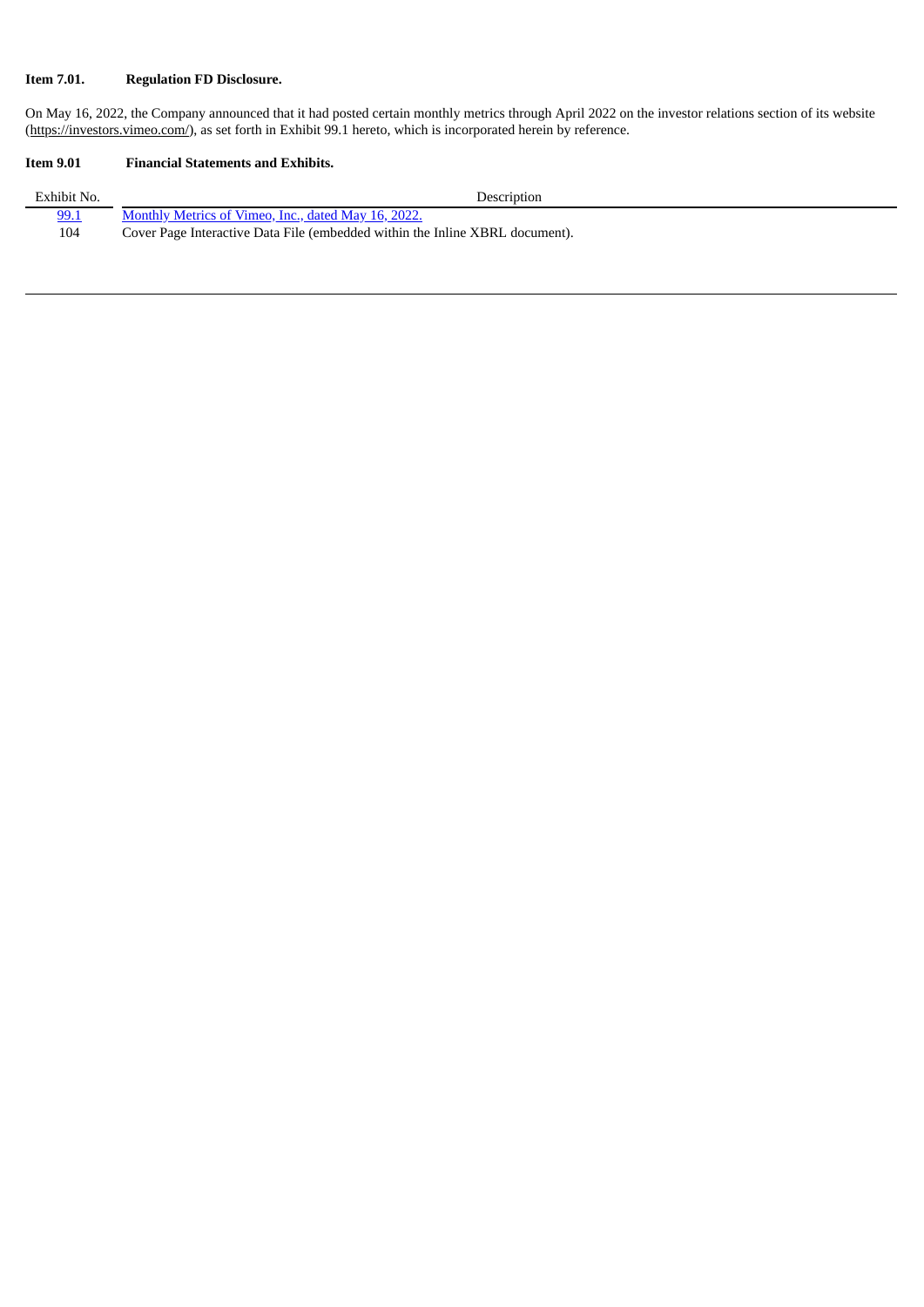#### **SIGNATURES**

Pursuant to the requirements of the Securities Exchange Act of 1934, the Registrant has duly caused this report to be signed on its behalf by the undersigned hereunto duly authorized.

## **VIMEO, INC.**

By: /s/ Michael A. Cheah Name: Michael A. Cheah Title: General Counsel and Secretary

Date: May 16, 2022